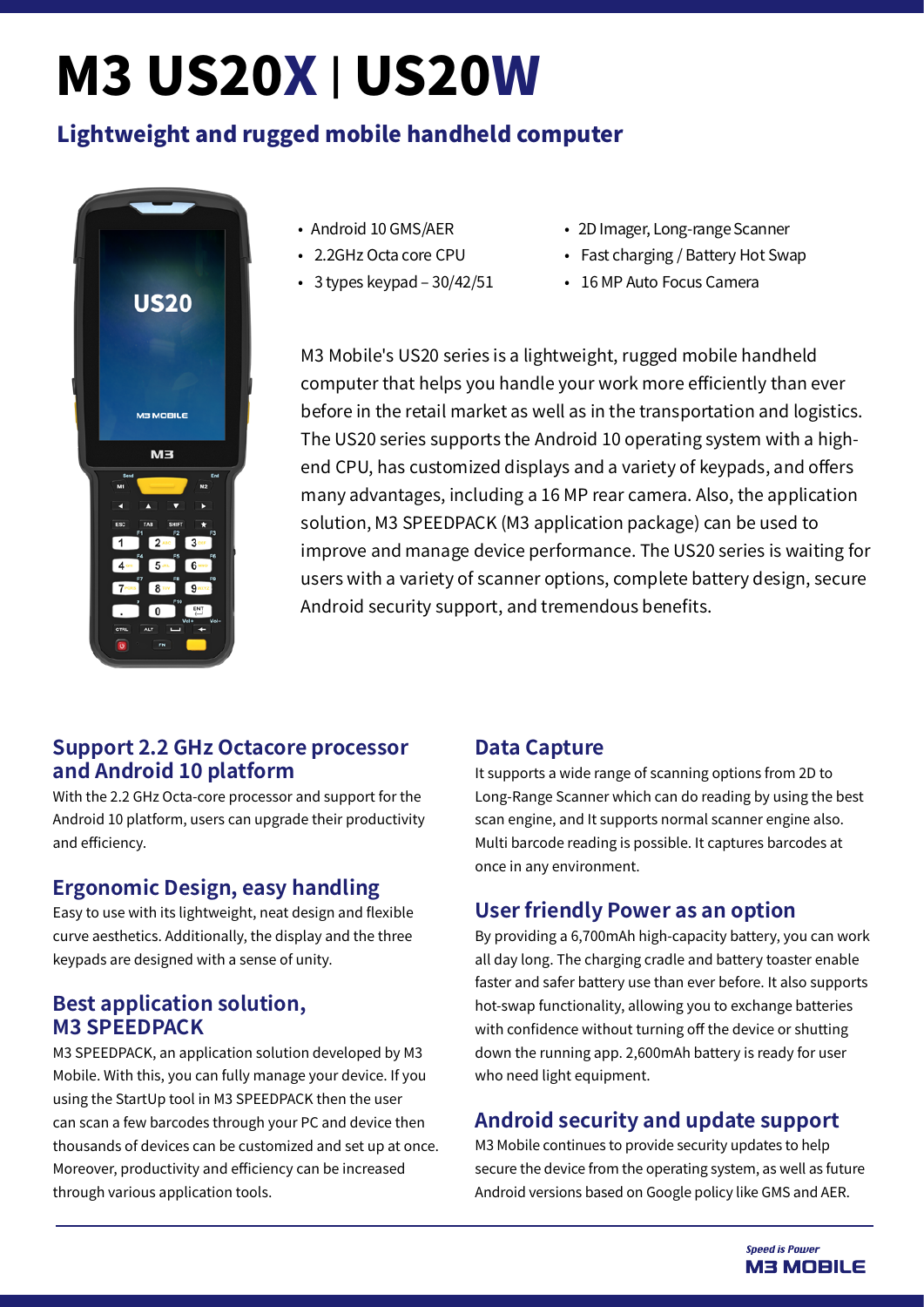# Specification

### **Physical Characteristics**

| <b>Dimensions</b>                  | 74 * 197.2 * 35.3mm / 2.91 * 7.76 * 1.38inch                                                                                                                                                               |  |
|------------------------------------|------------------------------------------------------------------------------------------------------------------------------------------------------------------------------------------------------------|--|
| Weight                             | 450g / 15.8oz (LR Scanner with Extended battery)<br>416g / 14.6oz (2D Scanner with Extended battery)<br>403g / 14.2oz (LR Scanner with Standard battery)<br>369g / 13oz (2D Scanner with Standard battery) |  |
| Display                            | 4.0" WVGA IPS, 480 x 800 pixels, Color Display                                                                                                                                                             |  |
| Touchpanel                         | <b>Corning Gorilla Glass</b><br>supports dual input mode with finger, gloved finger<br>and stylus (conductive stylus sold separately)                                                                      |  |
| <b>Backlight</b>                   | LED backlight display                                                                                                                                                                                      |  |
| <b>Expansion Slot</b>              | User accessible MicroSD with 32GB SDHC and up<br>to 512GB SDXC                                                                                                                                             |  |
| <b>SIM Slots</b><br>(X model only) | 2 micro SIM                                                                                                                                                                                                |  |
| Network<br>Connections             | USB 2.0 High Speed OTG (host/client), WLAN,<br><b>Bluetooth and WWAN</b>                                                                                                                                   |  |
| Notification                       | Audible tone, multi-color LEDs, vibration                                                                                                                                                                  |  |
| Keypad                             | Numeric (30 key), Function Numeric (42 key), Alpha Numeric<br>$(51 \text{ keV})$                                                                                                                           |  |
| <b>Buttons</b>                     | Buttons: Two programmable side scan keys                                                                                                                                                                   |  |
| Voice                              | Internal speaker, vibrate alert and Bluetooth wireless<br>headset support; High quality speaker phone;                                                                                                     |  |
| Audio                              | Built-in speaker and microphone                                                                                                                                                                            |  |
| <b>Performance Characteristics</b> |                                                                                                                                                                                                            |  |

| CPU                 | 2.2 GHz Octa-core processor                                                                                                                                                                                                         |
|---------------------|-------------------------------------------------------------------------------------------------------------------------------------------------------------------------------------------------------------------------------------|
| Operating<br>System | Android 10 with M3 Mobile's StartUp for control over GMS<br>and other services; will support future Android releases.                                                                                                               |
| Memory              | 4 GB/64 GB Flash                                                                                                                                                                                                                    |
| Power               | All models ship with rechargeable Li-Ion, 3.6V,<br>6700mAh Power Precision+ battery; full charge under five<br>(5) hours; hot swap support with temporary WWAN/WLAN/<br>Bluetooth session persistence, 2600mAh batteries (optional) |

### **User Environment**

| Operating<br>Temp.                  | -4° F to 140° F/-20° C to 60° C                                                                   |  |
|-------------------------------------|---------------------------------------------------------------------------------------------------|--|
| Storage Temp.                       | -22°F to 176°F/-30°C to 80°C                                                                      |  |
| Humidity                            | 5% to 95% RH (Non-condensing)                                                                     |  |
| Drop<br>Specifications              | Multiple 6 ft./1.8 m drops to concrete across the<br>operating temperature range per MIL-STD-810G |  |
| Tumble<br>Specification             | 3,000 3.3 ft. /1.0 m tumbles; meets and exceeds IEC tumble<br>specification                       |  |
| Sealing                             | <b>IP65</b>                                                                                       |  |
| Vibration                           | Sine: 4g's peak, 5hz to 2khz,<br>Random: .04g <sup>2</sup> /hz, 20hz to 2khz                      |  |
|                                     | Thermal Shock -40° F to 158° F/-40° C to 70° C                                                    |  |
| Electrostatic<br>Discharge (ESD)    | +/- 15kV air, +/-8kV contact discharge<br>+/-8kV indirect contact discharge                       |  |
| Interactive Sensor Technology (IST) |                                                                                                   |  |
| Light Sensor                        | Automatically adjusts the brightness of the display                                               |  |
| Magnetometer<br>sensor              | eCompass automatically detects direction and orientation                                          |  |

| <b>Motion Sensors</b>                                 | Gyro Sensor, Accelerometers: for X,Y, and Z movement,<br>and gyroscopes for measuring the extent and rate of rotation<br>in space                                                                                                                                                                                                                                      |
|-------------------------------------------------------|------------------------------------------------------------------------------------------------------------------------------------------------------------------------------------------------------------------------------------------------------------------------------------------------------------------------------------------------------------------------|
| Proximity<br>Sensor                                   | Detect the presence of nearby objects without any physical<br>contact, during a telephone call, proximity sensors play a<br>role in detecting accidental touchscreen taps                                                                                                                                                                                              |
| Data Capture                                          |                                                                                                                                                                                                                                                                                                                                                                        |
|                                                       | 2D: 0° Scan(Straight Shooter) SE4770<br>2D: 45° Scan SE4770                                                                                                                                                                                                                                                                                                            |
| Scanning                                              | LR: 0° Scan(Straight Shooter) SE4850 ERI<br>Optional: SE4750 MR                                                                                                                                                                                                                                                                                                        |
| Rear Camera                                           | 16 M pixels auto-focus (AF), PDAF                                                                                                                                                                                                                                                                                                                                      |
| <b>NFC</b>                                            | ISO 14443 A/B, ISO 15693, Mifare, P2P mode and Card<br>Emulation via Host (HCE) support                                                                                                                                                                                                                                                                                |
|                                                       | Wireless WAN Data AND VOICE COMMUNICATIONS (X model only)                                                                                                                                                                                                                                                                                                              |
| Radio<br>Frequency<br>Band                            | LTE FDD: 800/850/900/1800/2100/2600 (1/3/5/7/8/20);<br>LTE TDD: 1600/2300/2500 (38/40/41);<br>UMTS/HSDPA/HSPA+: 850/900/2100(1/5/8);<br>GSM/GPRS/EDGE: 900/1800 (3/8);                                                                                                                                                                                                 |
| GPS                                                   | Autonomous, Concurrent GPS; GLONASS; Gallileo; Beidou,<br>and A-GPS                                                                                                                                                                                                                                                                                                    |
| <b>Wireless LAN</b>                                   |                                                                                                                                                                                                                                                                                                                                                                        |
| Radio                                                 | IEEE 802.11 a/b/g/n/ac/d/e/h/i/k/r/w, IPv4, IPv6, MU-MIMO                                                                                                                                                                                                                                                                                                              |
| Operating<br>Channels<br>(depending on<br>Regulatory) | Channel 1-13 (2412-2472 MHz):<br>1, 2, 3, 4, 5, 6, 7, 8, 9, 10, 11, 12, 13<br>Channel 36-165 (5180-5825 MHz): 36,40,44,48,52<br>56,60,64,100,104,108,112,116,120,124,128,132,136,1<br>40,144,149,153,157,161,165<br>Channel Bandwidth: 20, 40, 80 MHz<br>Actual operating channels/ frequencies and bandwidths<br>depend on regulatory rules and certification agency. |
| Security and<br>Encryption                            | WEP (40 or 104 bit); WPA/WPA2 Personal (TKIP, and AES);<br>WPA3<br>Personal (SAE); WPA/WPA2<br>Enterprise (TKIP and AES); WPA3<br>Enterprise (AES) - EAP-TTLS (PAP, MSCHAP, MSCHAPv2),<br>EAP-TLS, PEAPv0-MSCHAPv2, PEAPv1-EAP-GTC, LEAP and<br>EAP-PWD; WPA3<br>Enterprise 192-bit Mode (GCMP256) - EAP-TLS; Enhanced<br>Open (OWE)                                   |
| Fast Roam                                             | PMKID caching; Cisco CCKM; 802.11r; OKC                                                                                                                                                                                                                                                                                                                                |
| <b>Wireless PAN</b>                                   |                                                                                                                                                                                                                                                                                                                                                                        |
| Bluetooth                                             | Class 2, Bluetooth v4.1 with BR/EDR and Bluetooth Low<br>Energy (BLE) Support                                                                                                                                                                                                                                                                                          |
| Regulatory                                            |                                                                                                                                                                                                                                                                                                                                                                        |
| EMI/EMC                                               | EN 301 489-1; EN 301 489-3; EN 55024; EN 55032 Class A                                                                                                                                                                                                                                                                                                                 |
|                                                       | Electrical Safety IEC 62368-1, EN 62368-1                                                                                                                                                                                                                                                                                                                              |
| RF Exposure                                           | EU: EN 50364, EN 62369-1, EN 50566, EN 62311                                                                                                                                                                                                                                                                                                                           |
| <b>Environmental Compliance</b>                       |                                                                                                                                                                                                                                                                                                                                                                        |
|                                                       | Directive 2011/65/EU, Directive(EU)2015/863                                                                                                                                                                                                                                                                                                                            |
| Warranty                                              |                                                                                                                                                                                                                                                                                                                                                                        |
|                                                       | Subject to the terms of M3 Mobile's hardware warranty statement, the US20<br>series are warranted against defects in workmanship and materials for a period<br>of 1 (one) year from the date of shipment. For complete warranty statement.                                                                                                                             |
|                                                       |                                                                                                                                                                                                                                                                                                                                                                        |

**Recommended Services**